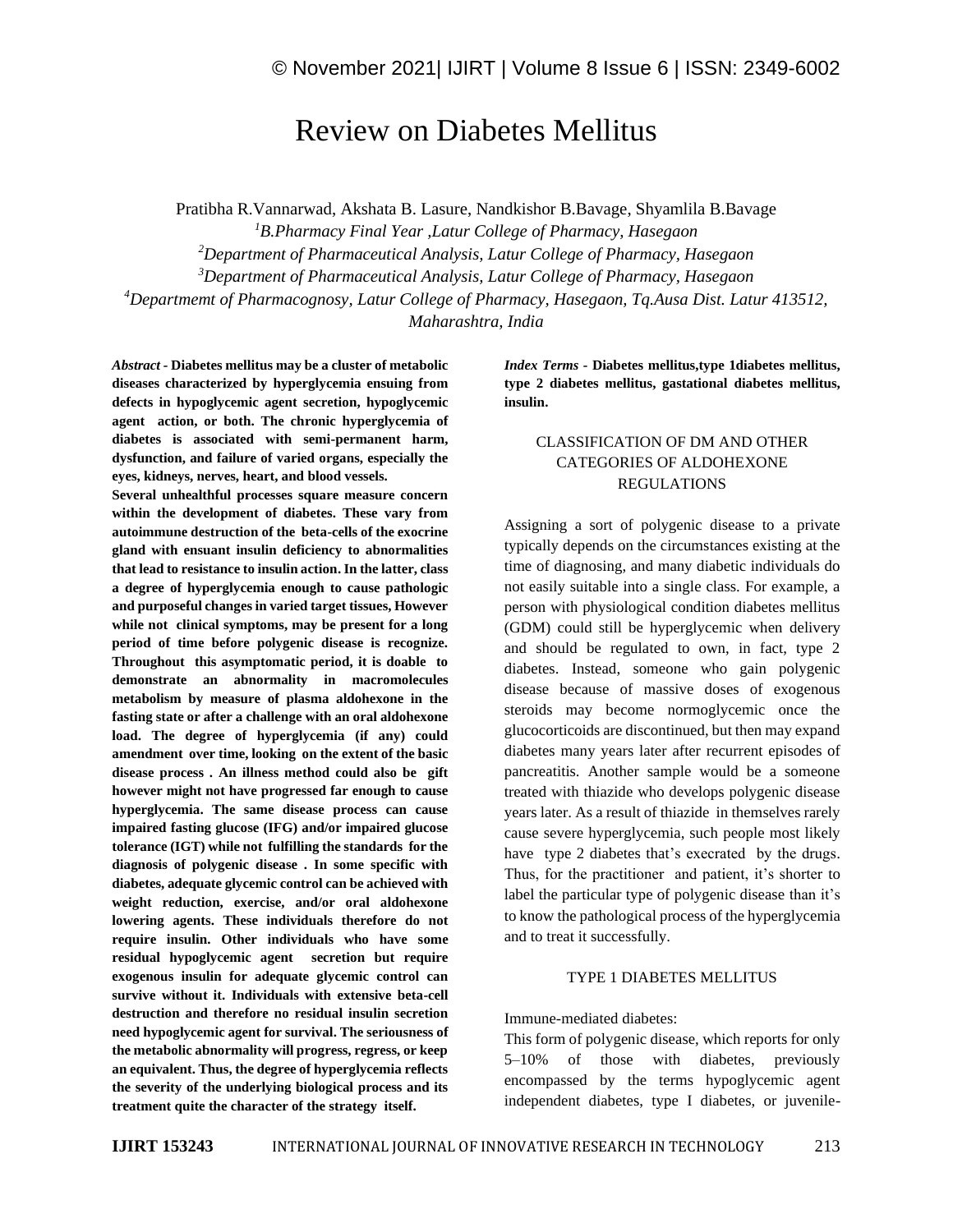onset polygenic disease, results from acellularmediated autoimmune demolition of the beta cells of the pancreas. Markers of the immune destruction of the Beta-cell involve islet cell autoantibodies, autoantibodies to insulin, autoantibodies to glutamic acid decarboxylase (GAD65),and autoantibodies to the tyrosine phosphatases IA-2 and IA-2. One and unremarkably addition of those autoantibodies is present in 85–90% of people once abstinence hyperglycemia is initially recognize. Also, the disease has strong HLA associations, with association to the DQA and DQB genes, and it is induced by the DRB genes. These HLA-DR/DQ alleles can be either predisposing or preventive .in this form of diabetes, the rate of Beta-cell destruction is entirely irregular, being quick in some individuals (mainly infants and children) and slow in others (mainly adults). Some patients, especially children and adolescents, may present with diabetic acidosis as the first demonstration of the disease. Others have modest fasting hyperglycemia that can quickly change to severe hyperglycemia and/or diabetic acidosis in the presence of infection or other stress. Still others, especially adults, may keep residual beta-cell function sufficient to inhibit ketoacidosis for many years; such individuals ultimately become dependent on insulin for survival and are at risk for ketoacidosis. At this latter phase of the polygenic disease, there is little or no hypoglycemic agent secretion, as manifested by low or undetectable levels of plasma C-peptide. Immune-mediated diabetes often occurs in childhood and adolescence, but it can happen at any age, even in the 8th and 9th decades of life. Autoimmune demolition of alfa-cells has multiple genetic predispositions and is also connected to environmental factors that are still poorly defined. Although patients are hardly obese when they present with this type of diabetes, the presence of obesity is not incompatible with the diagnosis. These patients are also susceptible to other autoimmune disorders such as Graves' disease, Hashimoto's thyroiditis, Addison's disease, vitiligo, celiac sprue, autoimmune hepatitis, myasthenia gravis, and pernicious anemia. Idiopathic diabetes. Some forms of type 1 polygenic disease have no familiar etiologies. Some of these patients have permanent insulinopenia and are prone to diabetic acidosis but have no evidence of autoimmunity. Although only a minority of patients with type 1 diabetes fall into this group, of those who do, most are of African or Asian ancestry. Individuals with this form of polygenic disease suffer from episodic diabetic acidosis and exhibit varying degrees of insulin deficiency between episodes. This form of diabetes is strongly inherited, lacks immunological evidence for cell autoimmunity, and is not HLA associated.An absolute requirement for insulin replacing therapy in affected patients may come and go.

#### TYPE 2DIABETES MELLITUS

(Ranging from preponderantly hypoglycemic agent resistance with relative hypoglycemic agent deficiency to preponderantly associate degree insulin humour deficiency with insulin resistance) this type of polygenic disease, that reports for 90-95% of these with polygenic disease an recently mentioned to as ketosis resistance diabetes mellitus, type 2 DM, type 2 polygenic disease encompasses people on agency have hypoglycemic agent resistance and frequently have relative hypoglycemic agent deficiency a minimum of at first and infrequently throughout their period of time, these people don't would like insulin treatment to survive. These are unit in all probability many alternative causes of this type of polygenic disease. Through the precise etiologies don't seem to be illustrious, response destruction of beta cells doesn't occur ,and patients don't have any of the opposite cause of diabetes listed higher than below most patients with this type of diabetes mellitus area unit fat ,and fleshiness itself cause a point of hypoglycemic agent resistance. Patients un agency don't seem to be fat by ancient weight criteria might have associate degree inflated shore of body fat distributed preponderantly within the abdominal region acidosis rarely happens ad lib during this style of diabetes, once seen, it always arises in association with in the strain of another malady like infection, this type of polygenic disease often goes unknown for several years as a result of the hypoglycemia develops step by step and at earlier stages is usually not severe enough for the patient to note any of the classic symptoms of polygenic disease nonetheless such patients unit of inflated risk of developing macrovascular and microvascular complications. Whereas patients with this type of polygenic disease might have hypoglycemic agent levels that seem traditional or elevated, the higher blood glucose levels in these polygenic disease patients would be expected to end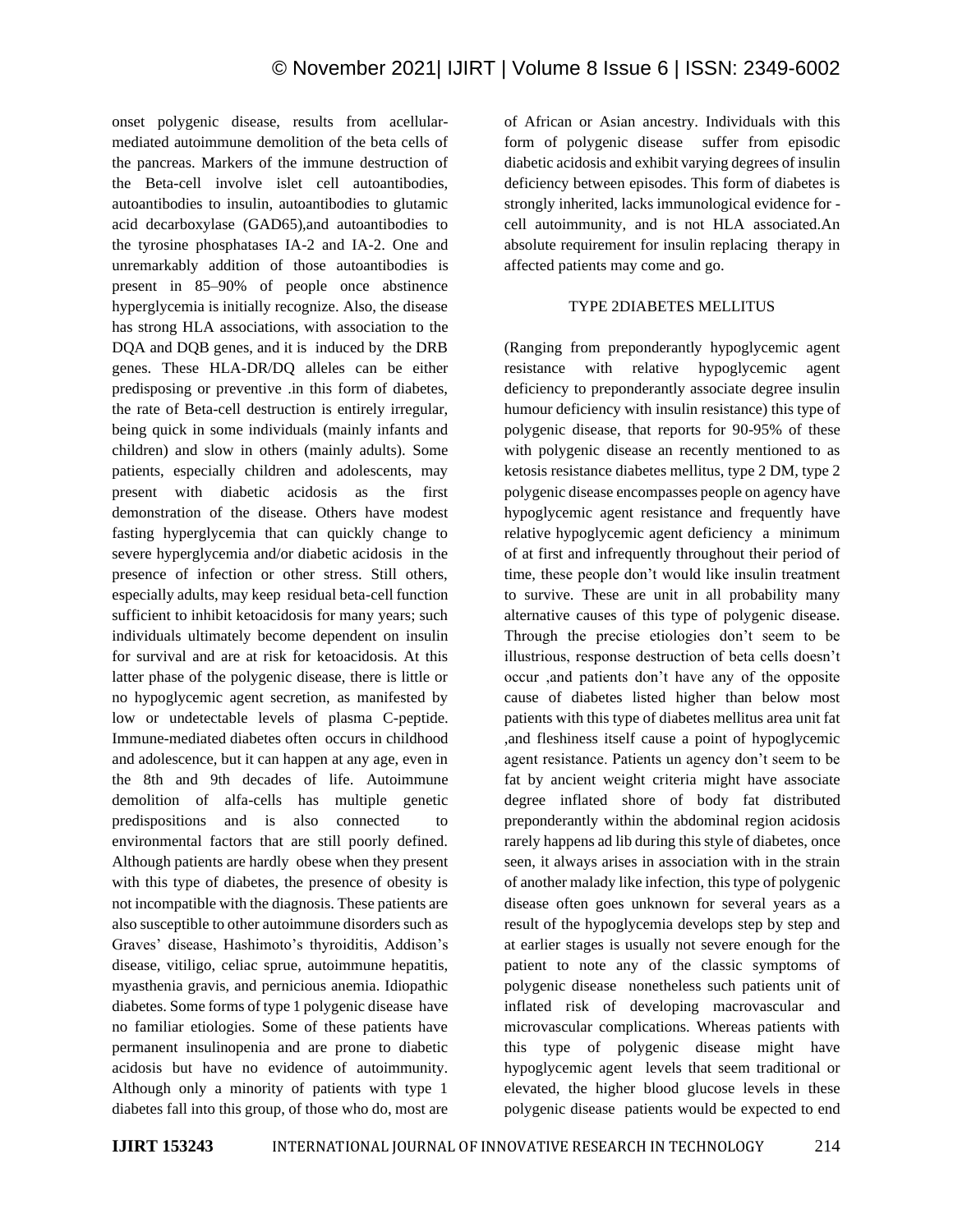in even higher hypoglycemic agent values had their beta-cell operate been normal. Thus, hypoglycemic agent secretion is defective in these patients and insufficient to compensate for hypoglycemic agent resistance. Hypoglycemic agent resistance could improve with weight reduction and/or medicine treatment of hyperglycemia however is seldom restored to normal. The risk of developing this form of polygenic disease increases with age, obesity, and lack of physical activity. It happens a lot of times in girls with previous GDM and in people with high blood pressure or dyslipidemia, and its frequency varies in numerous racial/ethnic subgroups. It is often associated with a Powerful genetic predisposition, a lot of thus than is the autoimmune form of type 1 polygenic disorder. However, the genetics of this form of diabetes are complex and not clearly defined. Many kind of polygenic disease Genetic defects of the betacell. Several forms of polygenic disease are related with monogenetic defects in beta cell function. These kind of polygenic disease are oftentimes characterized by onset of hyperglycemia at an early age (generally before age twenty five years). They are referred to as maturity-onset diabetes of the young (MODY) and are characterized by impaired hypoglycemic agent secretion with minimal or no defects in insulin action. They are inherited in an autosomal dominant pattern. Abnormalities at six genetic loci on different chromosomes have been identified to date. The most common form is associated with mutations on chromosome 12 in hepatic transcription factor referred to as hepatocyte nuclear factor (HNF)-1alfa. A second type is related to mutations in the glucokinase gene on chromosome 7p and leads to in a defective glucokinase molecule. Glucokinase converts aldohexone to glucose-6-phosphate, the metabolism of which, in turn, stimulates hypoglycemic agent secretion by the -cell. Thus, glucokinase serves as the "glucose sensor" for the beta-cell. As a result of defects within the glucokinase gene, increased plasma levels of aldohexone are necessary to elicit normal levels of hypoglycemic agent secretion. The less common forms result from mutations in other transcription factors, including HNF-4HNF-1, hypoglycemic agent promoter factor (IPF)-1, and NeuroD1. Point mutations in mitochondrial DNA have been found to be associated with polygenic disease and deafness The most common mutation occurs at position 3243 in the tRNA leucine gene, leading to an

A-to-G transition. An even lesion happens with in the MELAS syndrome (mitochondrial pathology, brain disorder , lactic acidosis, and stroke-like syndrome); but polygenic disorder isn't a part of this syndrome, suggesting different phenotypic expressions of this genetic lesion. Genetic abnormalities that result in the inability to convert proinsulin to hypoglycemic agent have been identified in a few families, and such traits are inherited in an autosomal dominant pattern. The resultant glucose intolerance is mild. Similarly, the assembly of mutant hypoglycemic agent molecules with resultant impaired receptor binding has additionally been known in a few families and is associated with an autosomal inheritance and only mildly impaired or even normal glucose metabolism. Genetic defects in hypoglycemic agent action. There are unusual causes of polygenic disease that result from genetically determined abnormalities of hypoglycemic agent action. The metabolic abnormalities associated with mutations of the hypoglycemic agent receptor may range from hyperinsulinemia and modest hyperglycemia to severe polygenic disease . Some individuals with these mutations may have acanthosis nigricans. Ladies could also be virilized and have enlarged, cystic ovaries. Within the past, this syndrome was termed blood type endocrine. Leprechaunism and also the Rabson-Mendenhall syndrome are two pediatric syndromes that have mutations within the insulin receptor gene with subsequent alterations in insulin receptor perform and extreme endocrine resistance. The former has characteristic facial features and is usually fatal in infancy, while the latter is associated with abnormalities of teeth and nails and pineal gland hyperplasia. Alterations in the structure and function of the insulin receptor can't be identified in patients with hypoglycemic agent -resistant lipoatrophic polygenic disease. Therefore, it is assumed that the lesion(s) must reside in the postreceptor signal transduction pathways. Diseases of the exocrine pancreas. Any process that diffusely injures the exocrine gland can cause polygenic disorder. Acquired processes include pancreatitis, trauma, infection, pancreatectomy, and pancreatic carcinoma. With the exception of that caused by carcinoma, harm to the exocrine gland must be extensive for polygenic disease to occur; adreno carcinoma that involve only a small portion of the exocrine gland have been associated with polygenic disease . This implies a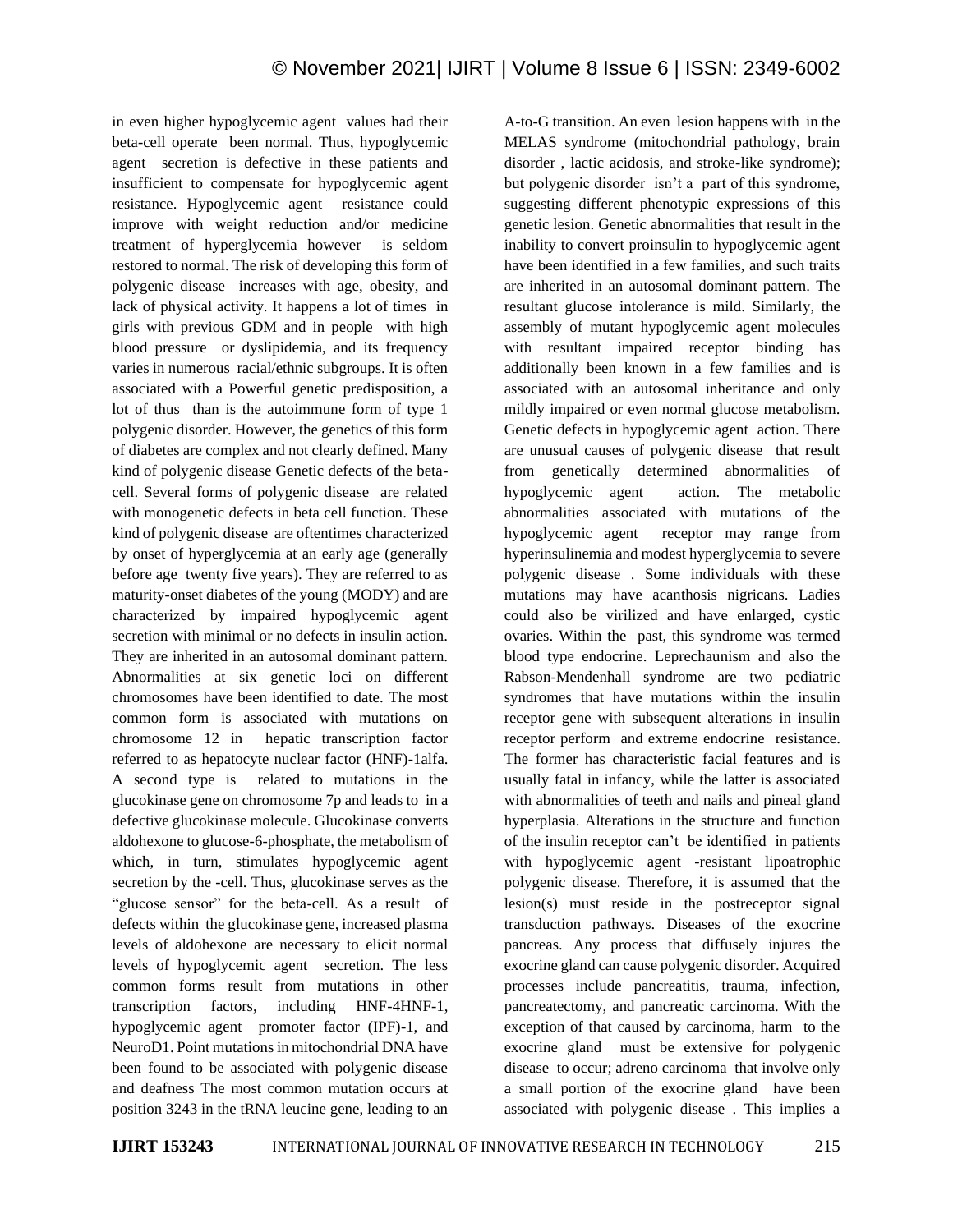mechanism other than simple reduction in cell mass. If extensive enough, pancreatic fibrosis and hemochromatosis will also harm beta-cells and impair insulin secretion. Fibrocalculous pancreatopathy could also be amid abdominal pain diverging to the rear and duct gland calcifications known as X-ray examination. Pancreatic fibrosis and calcium stones in the exocrine ducts have been identified at autopsy. Endocrinopathies. Several hormones (e.g., growth hormone, cortisol, glucagon, epinephrine) antagonize hypoglycemic agent action. Extra amounts of these hormones (e.g., acromegaly, Cushing's syndrome, glucagonoma, pheochromocytoma, respectively) can cause diabetes. This generally occurs in individuals with preexisting defects in hypoglycemic agent secretion, and hyperglycemia typically resolves when the hormone excess is resolved. Somatostatinoma- and aldosterone-induced hypokalemia can cause polygenic disease , at least in part, by inhibiting hypoglycemic agent secretion. Hyperglycemia generally resolves after successful removal of the tumor. Drug- or chemical-induced polygenic disorder. Many medicines can impair hypoglycemic agent secretion. These drugs may not cause diabetes by themselves, but they may precipitate polygenic disorder in individuals with hypoglycemic agent resistance. In such cases, the classification is unclear because the sequence or relative importance of beta-cell dysfunction and hypoglycemic agent resistance is unknown. Certain toxins such as Vacor (a rat poison) and intravenous pentamidine can permanently destroy exocrine gland beta-cells. Such drug reactions fortunately are rare. There are also many drugs and hormones that can impair hypoglycemic agent action. Examples include vitamin B and glucocorticoids. People receiving interferon have been reported to develop polygenic disease associated with islet cell antibodies and, in certain instances, severe hypoglycemic agent deficiency. The list shown in Table one is not all inclusive but reflects the more commonly known drug.

Table 1 etiological classification of DM:

I. Type 1 DM ( beta-cell destruction, typically results

- in absolute insulin deficiency.)
- A. Immune mediate
- B. Idiopathic

II. Type 2 DM (may vary from predominantly hypoglycemic agent resistance with relative internal secretion deficiency to a predominantly secretory defect with insulin resistance)

- III. Alternative specific types
- A. Genetic defects of beta-cell operate
- 1. Body 12, HNF-1alfa (MODY3)
- 2. Body 7, glucokinase (MODY2)
- 3. Body 20, HNF-4alfa (MODY1)
- 4. Body 13, insulin promoter factor-1 (IPF-1; MODY4)
- 5. Body 17, HNF-1beta (MODY5)
- 6. Body 2, NeuroD1 (MODY6)
- 7. Mitochondrial deoxyribonucleic acid
- 8. Others
- B. Genetic defects in internal secretion action
- 1. Type A insulin resistance
- 2. Leprechaunism
- 3. Rabson-Mendenhall syndrome
- 4. Lipoatrophic polygenic disease
- 5. Others

C. Diseases of the exocrine gland

- 1. Inflammation
- 2. Trauma/pancreatectomy
- 3. Neoplasia
- 4. Monogenic disorder
- 5. Pathology
- 6. Fibrocalculous pancreatopathy
- 7. Others

#### D. Endocrinopathies

- 1. Acromegaly
- 2. Cushing's syndrome
- 3. Glucagon glucoma
- 4. 4.Tumor
- 5. Acidosis
- 6. Somatostatinoma
- 7. Aldosteronoma
- 8. Others

#### E. Drug- or chemical-induced

- 1. Vacor
- 2. Pentamidine
- 3. Vitamin B
- 4. Glucocorticoids
- 5. Thyroid hormone
- 6. Diazoxide
- 7. 7.alfa -adrenergic agonists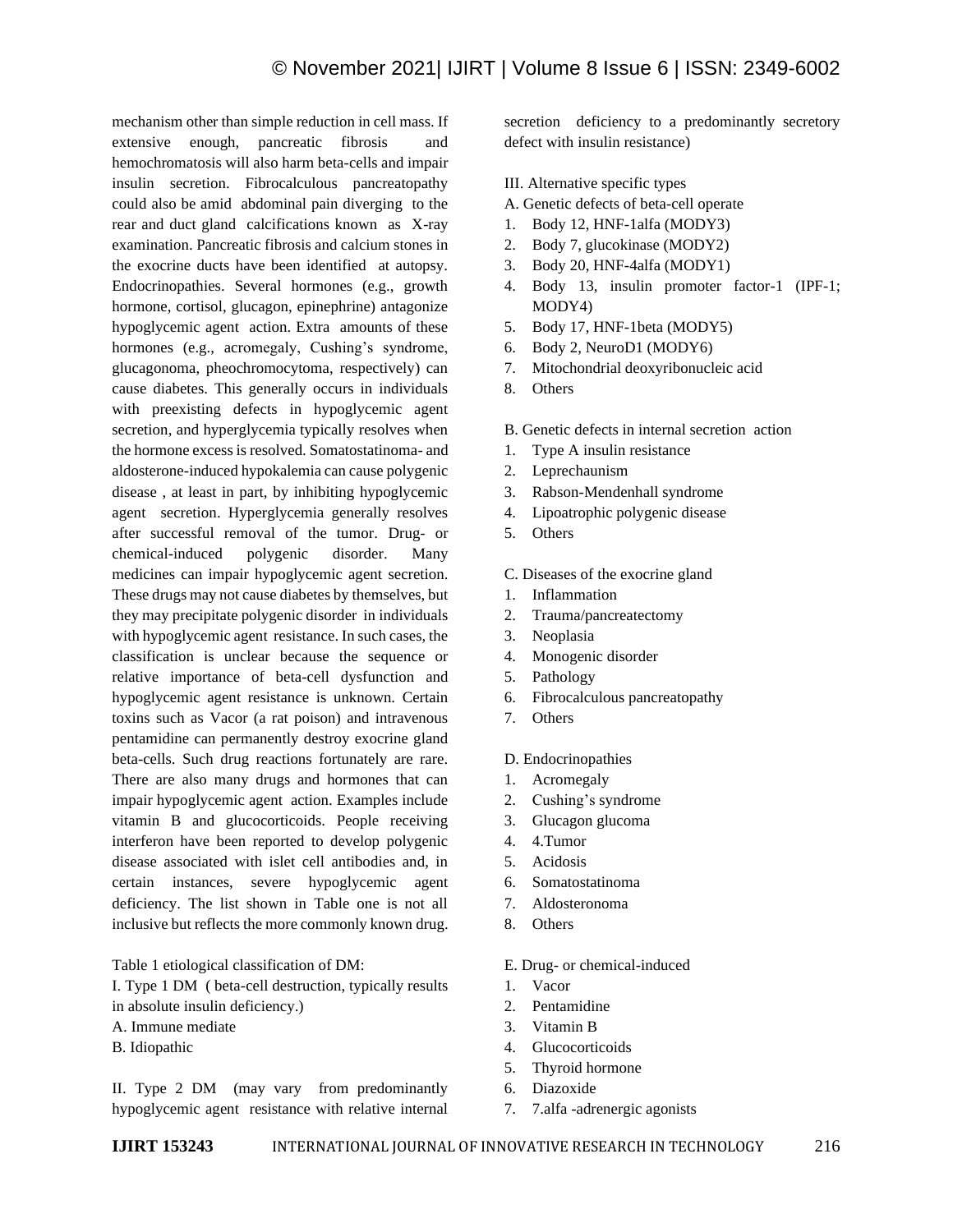- 8. Thiazides
- 9. Dilantin
- 10. Alfa antiviral
- 11. Others

F. Infections

- 1. Innate German measles
- 2. Herpes
- 3. Others

G. Uncommon kind of immune-mediated polygenic disease

- 1. "Stiff-man" syndrome
- 2. Anti–insulin receptor antibodies
- 3. Others

H. Alternative genetic syndromes typically related to polygenic disease

- 1. Down's syndrome
- 2. Klinefelter's syndrome
- 3. Turner's syndrome
- 4. Wolfram's syndrome
- 5. Friedreich's neurological disease
- 6. Huntington's chorea
- 7. Laurence-Moon-Biedl syndrome
- 8. Myotonic atrophica
- 9. Porphyria
- 10. Prader-Willi syndrome
- 11. Others

IV. Physiological state diabetes mellitus (GDM)

Physiological state diabetes mellitus/gastational diabetes mellitus:

GDM is outlined as any stage of aldohexone intolerance with onset or 1st identification throughout physiological state. The definition applies regardless of whether hypoglycemic agent or solely diet improvement is employed for treatment or whether the condition continue after pregnancy. It doesn't eliminate the prospect that unrecognized aldohexone difference might have antedated or begun concomitantly with the pregnancy. GDM involved - 4% of all pregnancies in the U.S., resulting in -135,000 cases annually. The prevalence could vary from 1 to 14% of pregnancies, betting on the population studied. GDM replace nearly 90% of all pregnancies sophisticated by polygenic disease .Deterioration of aldohexone tolerance happen normally during pregnancy, particularly in the third trimester.

## **REFERENCE**

- [1] The Expert Committee on the Diagnosis and Classification of Diabetes Mellitus:Report of the Expert Committee on the Diagnosis and Classification of Diabetes Mellitus. Diabetes Care 20:1183–1197,1997
- [2] The Expert Committee on the Diagnosis and Classification of Diabetes Mellitus:Follow-up report on the diagnosis of diabetes mellitus. Diabetes Care 26:3160– 3167, 2003
- [3] Carpenter MW, Coustan DR: Criteria for screening tests for Physiological state diabetes. Am J Obstet Gynecol 144:768–773, 1982
- [4] O'Sullivan JB, Mahan CM: Criteria for the oral aldohexone tolerance test in pregnancy.Diabetes 13:278, 1964
- [5] American Diabetes Association. 2003. Report of the expert committee on the diagnosis and categories of polygenic disease . Diabetes Care. 26(Suppl. 1):S5–S20.
- [6] Naylor, C.D., Sermer, M., Chen, E., and Sykora, K. 1996. Cesarean delivery in relation to birth weight and gestational aldohexone tolerance: pathophysiology or practice style? JAMA. 275:1165–1170.
- [7] Magee, M.S., Walden, C.E., Benedetti, T.J., and Knopp, R.H. 1993. Influence of diagnostic criteria on the incidence of Physiological state diabetes and perinatal morbidity. JAMA. 269:609–615.
- [8] Schmidt, M.I., et al. 2001. Gestational polygenic disorder diagnosed with a 2-h 75-g oral aldohexone tolerance test and adverse pregnancy outcomes. Diabetes Care. 24:1151–1155.
- [9] Pettitt, D.J., and Knowler, W.C. 1998. Long-term result of the intrauterine environment, birth weight, and breast-feed on Pima Indians. Diabetes Care. 21(Suppl. 2):B138–B141.
- [10] Silverman, B.L., Rizzo, T.A., Cho, N.H., and Metzger, B.E. 1998. Long-term effects of the intrauterine environment. The Northwestern University Diabetes in Pregnancy Center. Diabetes Care.21(Suppl. 2):B142–B149.
- [11] Vohr, B.R., McGarvey, S.T., and Tucker, R. 1999. Effects of maternal physiological state polygenic disease on offspring adiposity at 4-7 years of age. Diabetes Care.22:1284–1291.